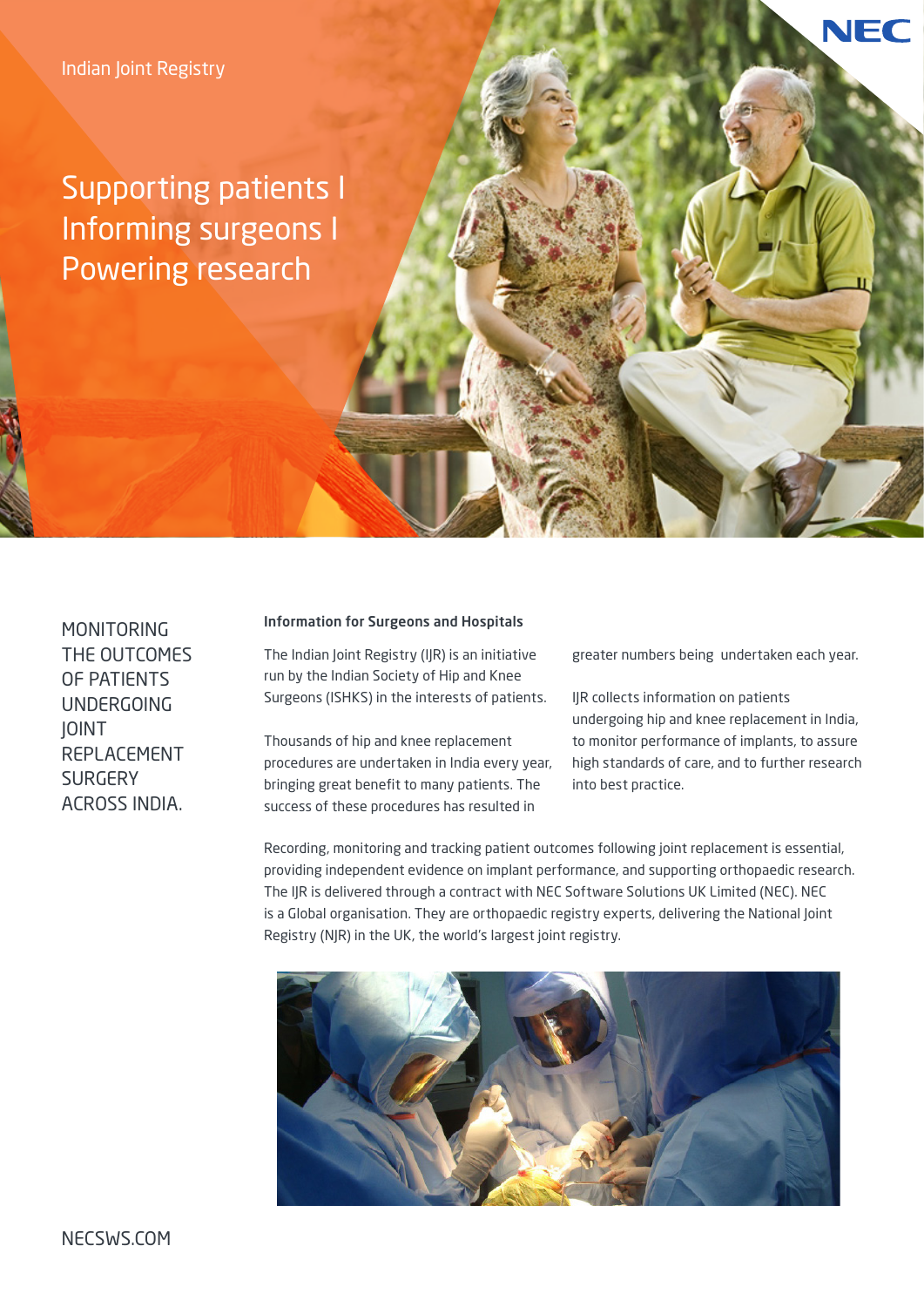### Indian Joint Registry



**How does IJR work?**

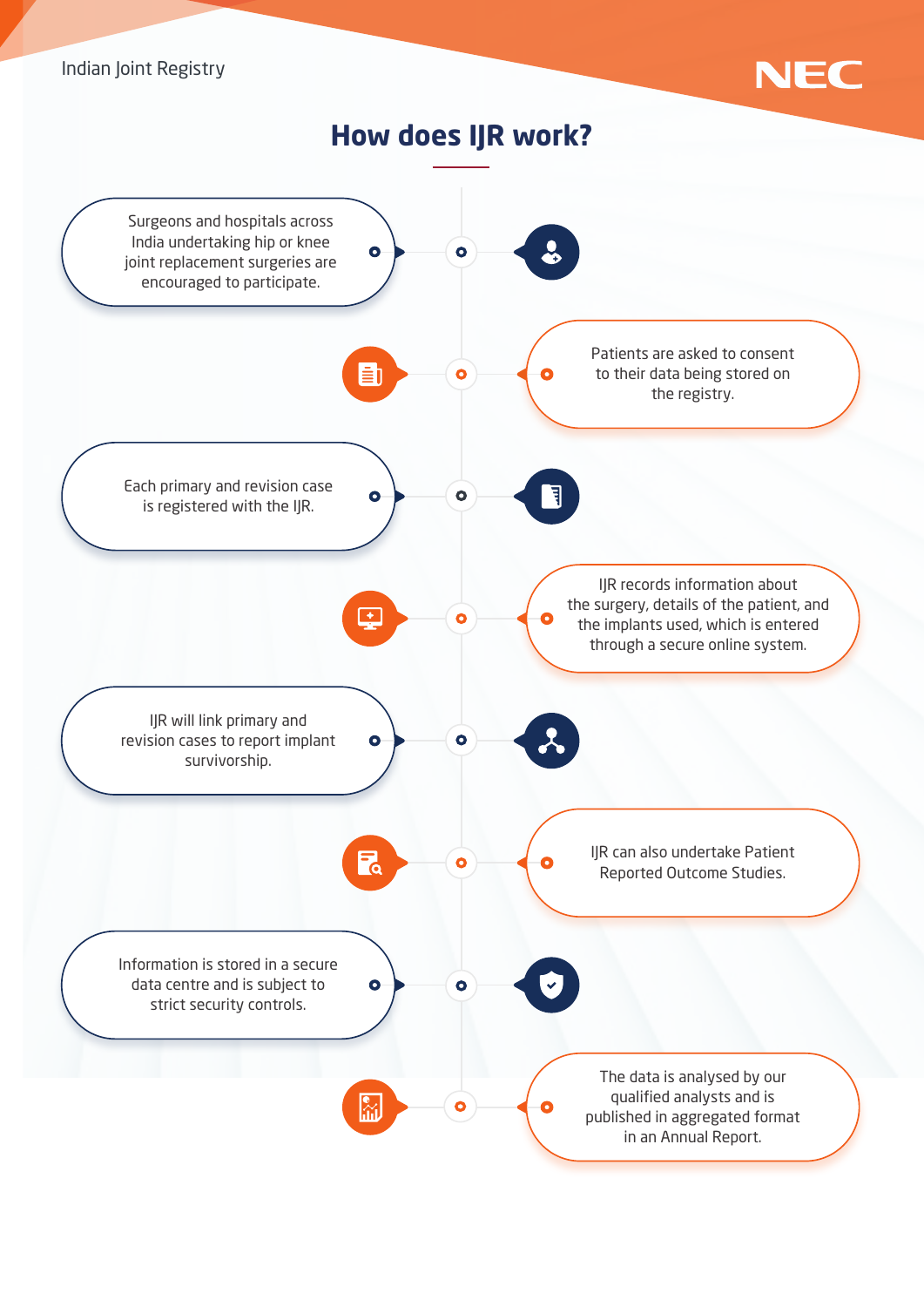

## **Benefits**



# **Security and Confidentiality**



Patient's identifiable data will not be disclosed. The IJR Patient Information Leaflet lays out how IJR data shall be used.

# Surgeon and Hospital **Confidentiality**

Surgeon and hospital level data will only be available to the individual participating surgeon, or the nominated hospital user. This is laid out in the IJR Privacy Statement, which details how data will be used, and the protections in place around surgeon and hospital confidentiality.



Data is stored by NEC Software Solutions UK Limited and is subject to strict security and confidentiality standards associated with patient identifiable information.